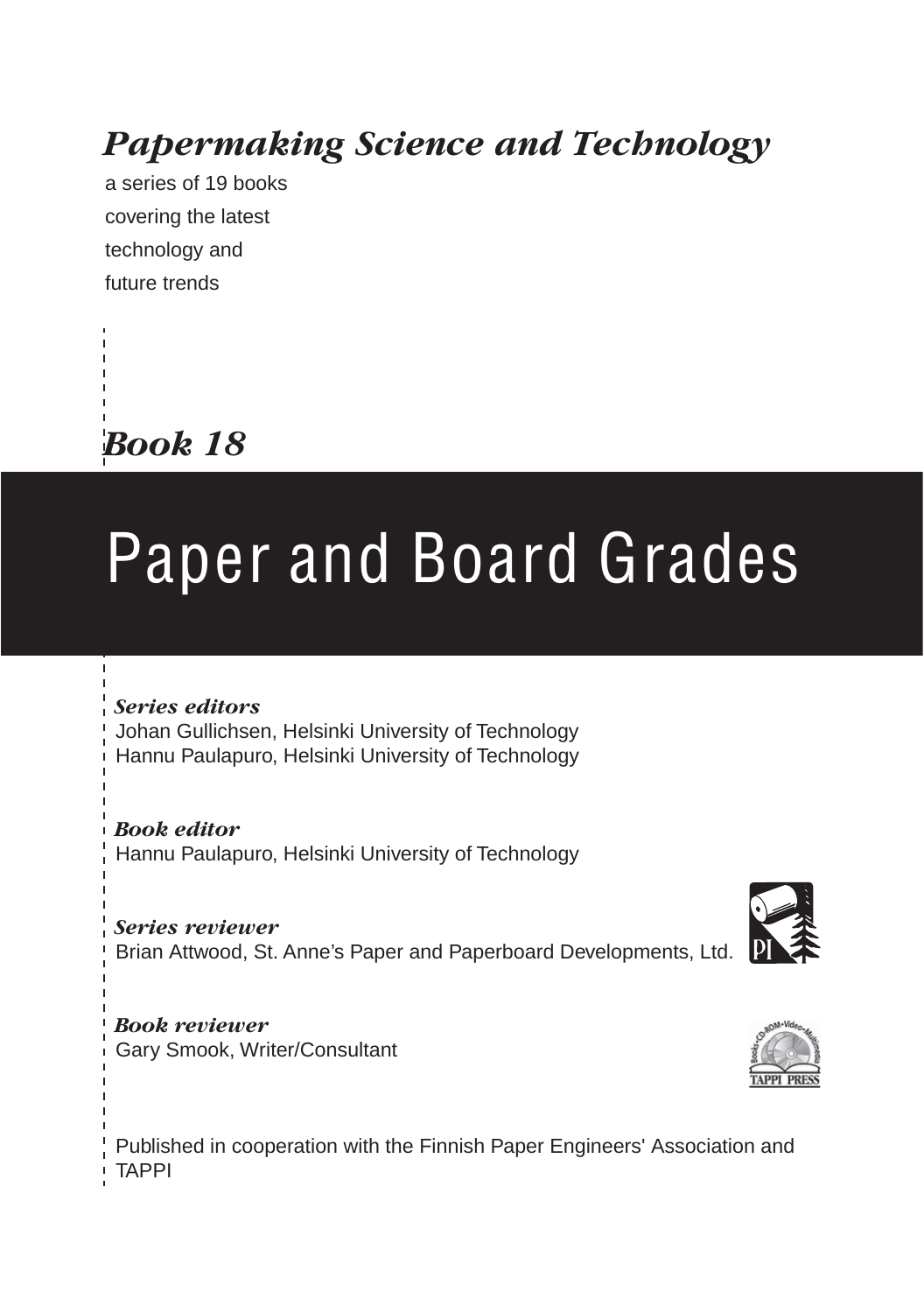### **Table of Contents**

| Conversion factors (1997) 31 |  |
|------------------------------|--|
|                              |  |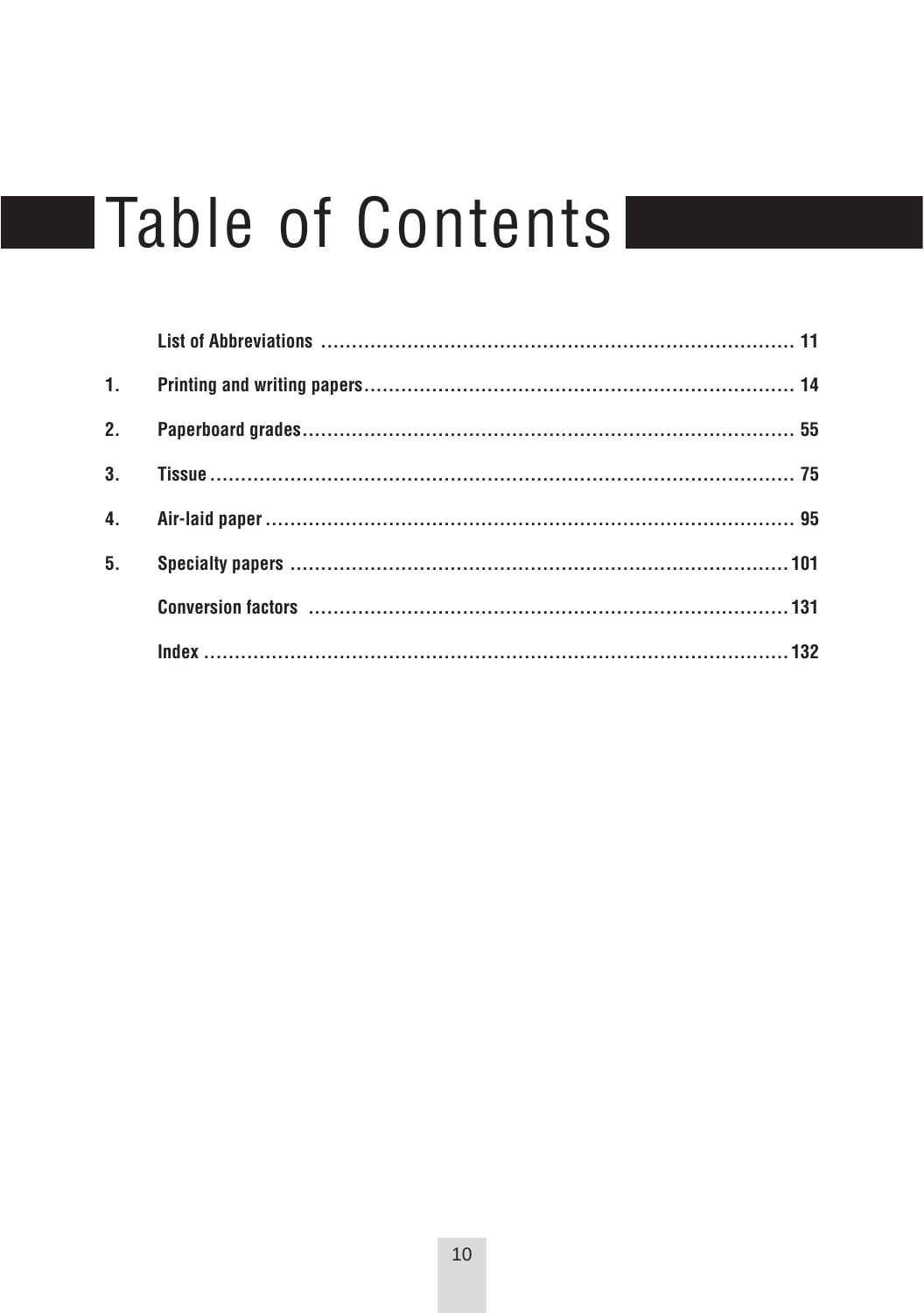#### **Printing and writing papers**

| 1            |                                                                            |  |  |  |
|--------------|----------------------------------------------------------------------------|--|--|--|
| 1.1          |                                                                            |  |  |  |
| 12           |                                                                            |  |  |  |
| 1.3          |                                                                            |  |  |  |
| $\mathbf{2}$ |                                                                            |  |  |  |
| 2.1          |                                                                            |  |  |  |
|              |                                                                            |  |  |  |
|              |                                                                            |  |  |  |
|              |                                                                            |  |  |  |
| 2.2          |                                                                            |  |  |  |
|              |                                                                            |  |  |  |
|              |                                                                            |  |  |  |
|              |                                                                            |  |  |  |
| 2.3          |                                                                            |  |  |  |
| 3            |                                                                            |  |  |  |
| 3.1          |                                                                            |  |  |  |
| 3.2          |                                                                            |  |  |  |
| 3.3          |                                                                            |  |  |  |
| 3.4          |                                                                            |  |  |  |
| 3.5          |                                                                            |  |  |  |
| 3.6          |                                                                            |  |  |  |
| 4            | Some aspects on choosing a paper grade for a specific purpose  46          |  |  |  |
| 5            | Key drivers for substitution between printing and writing paper grades  49 |  |  |  |
| 6            |                                                                            |  |  |  |
|              |                                                                            |  |  |  |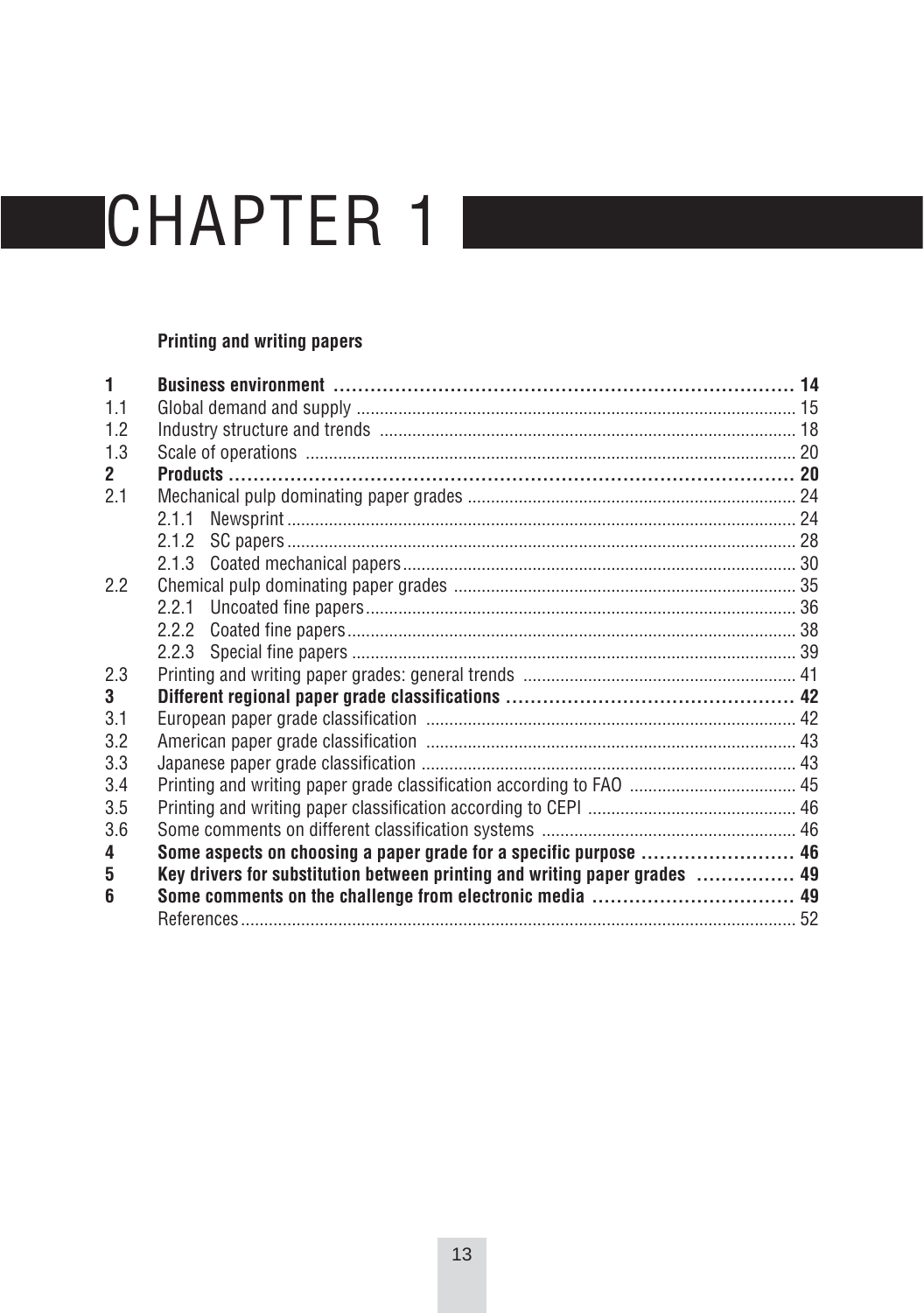### **Paperboard grades**

|              |       | 56 |  |
|--------------|-------|----|--|
| 1.1          |       |    |  |
|              | 1.1.1 |    |  |
|              |       |    |  |
|              |       |    |  |
|              |       |    |  |
| 1.2          |       |    |  |
| 1.3          |       |    |  |
| 1.4          |       |    |  |
| 1.5          |       |    |  |
| 1.6          |       |    |  |
| $\mathbf{2}$ |       |    |  |
| 2.1          |       |    |  |
| 2.2          |       |    |  |
| 3            |       |    |  |
| 3.1          |       |    |  |
| 3.2          |       |    |  |
| 3.3          |       |    |  |
| 3.4          |       |    |  |
|              |       |    |  |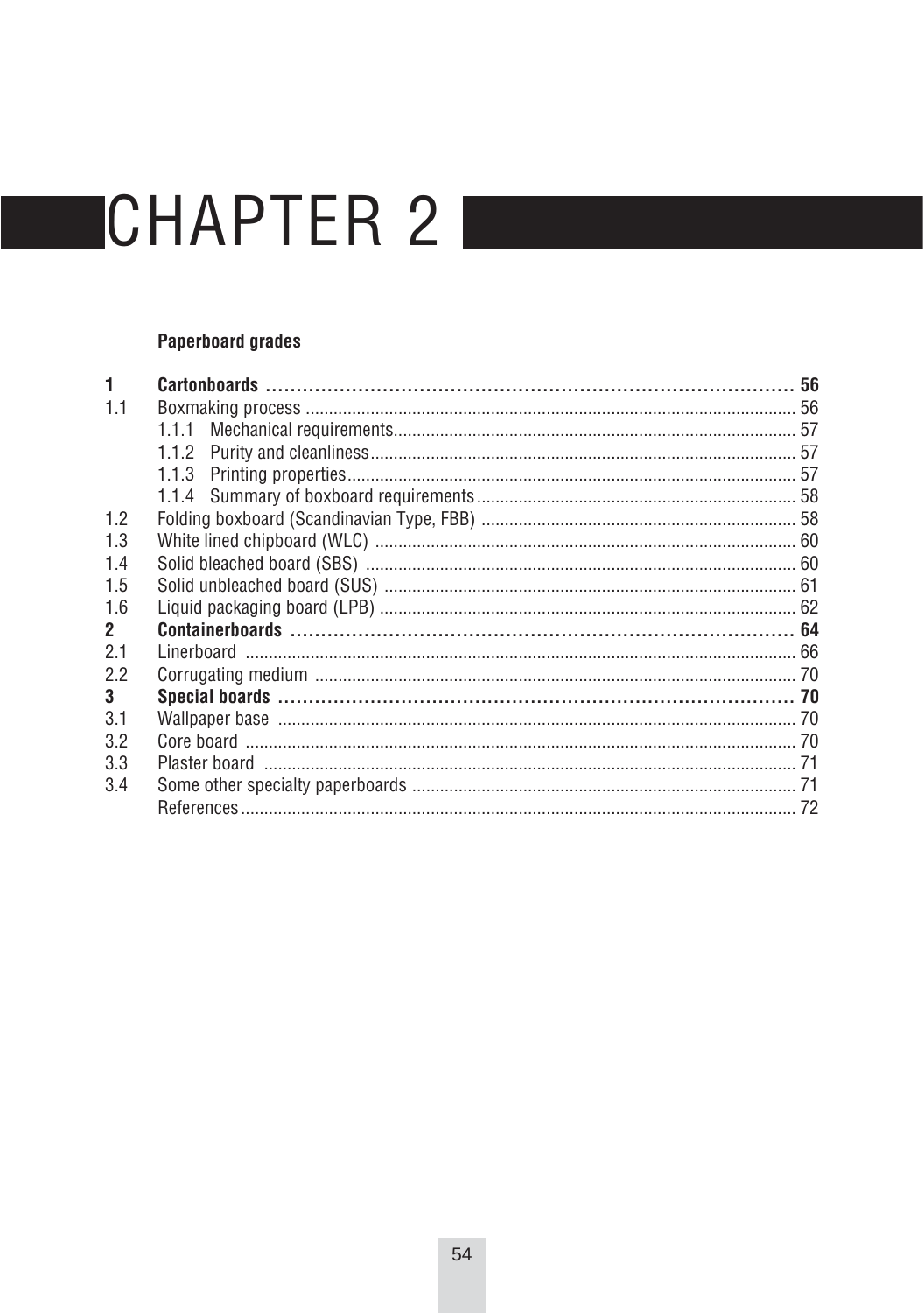#### **Tissue**

| 1   |       |  |  |
|-----|-------|--|--|
| 2   |       |  |  |
| 2.1 |       |  |  |
|     |       |  |  |
|     |       |  |  |
|     |       |  |  |
| 3   |       |  |  |
| 3.1 |       |  |  |
|     | 3.1.1 |  |  |
|     | 312   |  |  |
|     | 3.1.3 |  |  |
|     | 3.1.4 |  |  |
|     | 3.1.5 |  |  |
| 3.2 |       |  |  |
| 3.3 |       |  |  |
|     | 3.3.1 |  |  |
|     | 3.3.2 |  |  |
|     | 3.3.3 |  |  |
|     | 3.3.4 |  |  |
|     | 3.3.5 |  |  |
|     | 3.3.6 |  |  |
|     | 3.3.7 |  |  |
|     | 3.3.8 |  |  |
|     |       |  |  |
| 4   |       |  |  |
| 4.1 |       |  |  |
| 4.2 |       |  |  |
|     | 421   |  |  |
|     |       |  |  |
|     |       |  |  |
|     | 4.2.4 |  |  |
| 4.3 |       |  |  |
| 4.4 |       |  |  |
| 5   |       |  |  |
|     |       |  |  |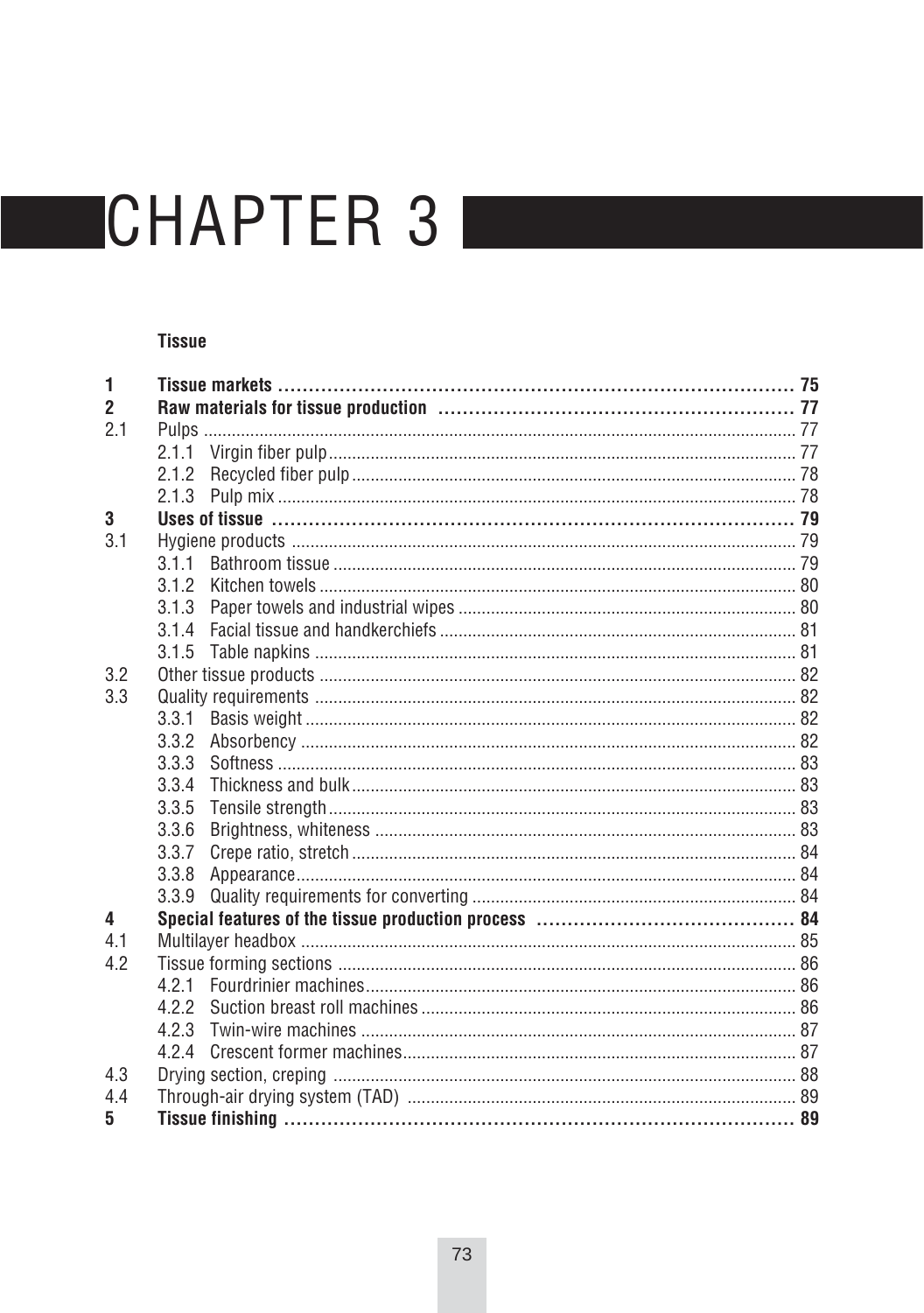| 6              |  |  |  |
|----------------|--|--|--|
| 6.1            |  |  |  |
|                |  |  |  |
|                |  |  |  |
|                |  |  |  |
| 6.2            |  |  |  |
| 6.3            |  |  |  |
| 6.4            |  |  |  |
| 6.5            |  |  |  |
| 6.6            |  |  |  |
| 7 <sup>7</sup> |  |  |  |
| 7.1            |  |  |  |
| 7.2            |  |  |  |
| 7.3            |  |  |  |
|                |  |  |  |
|                |  |  |  |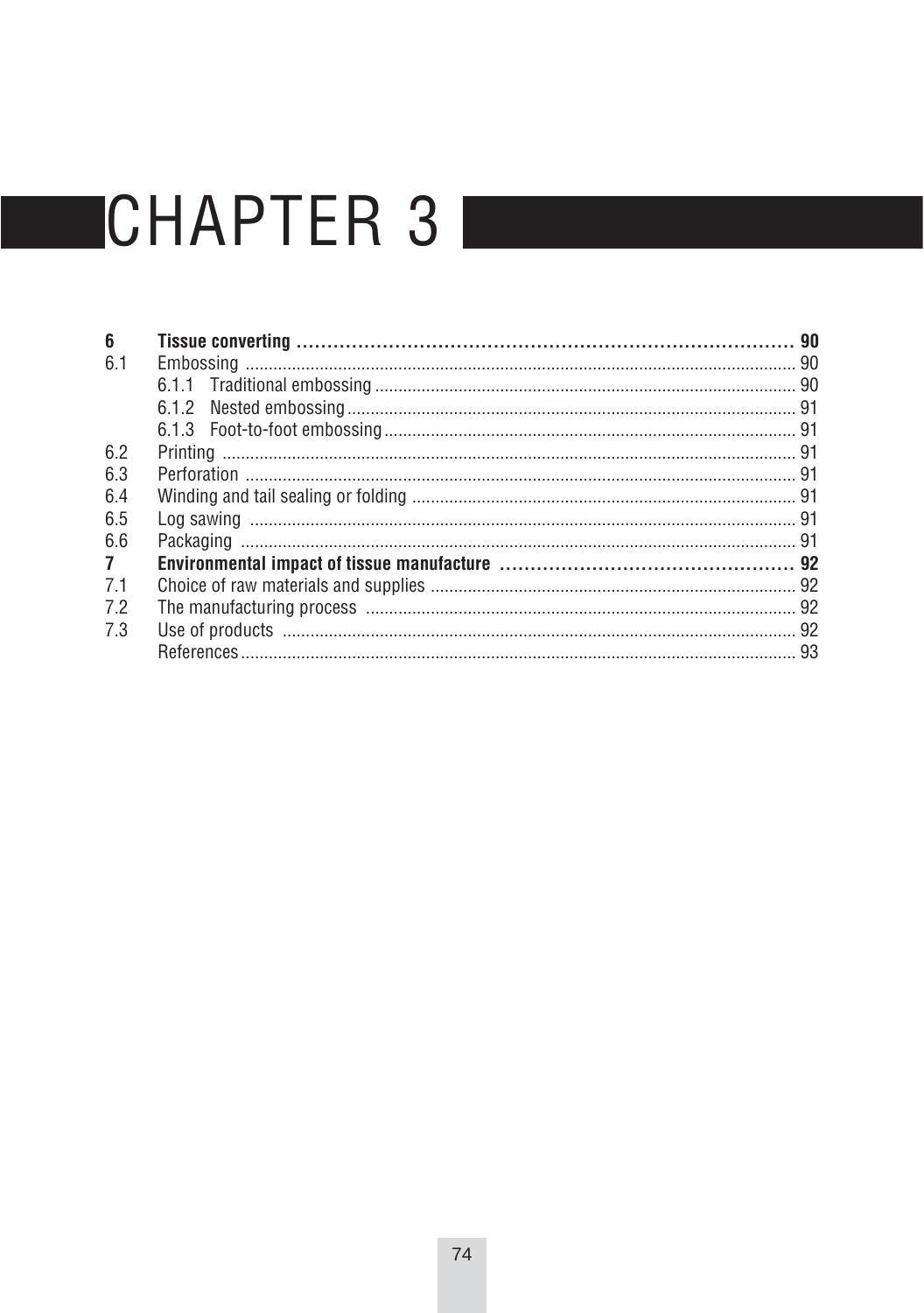#### Air-laid paper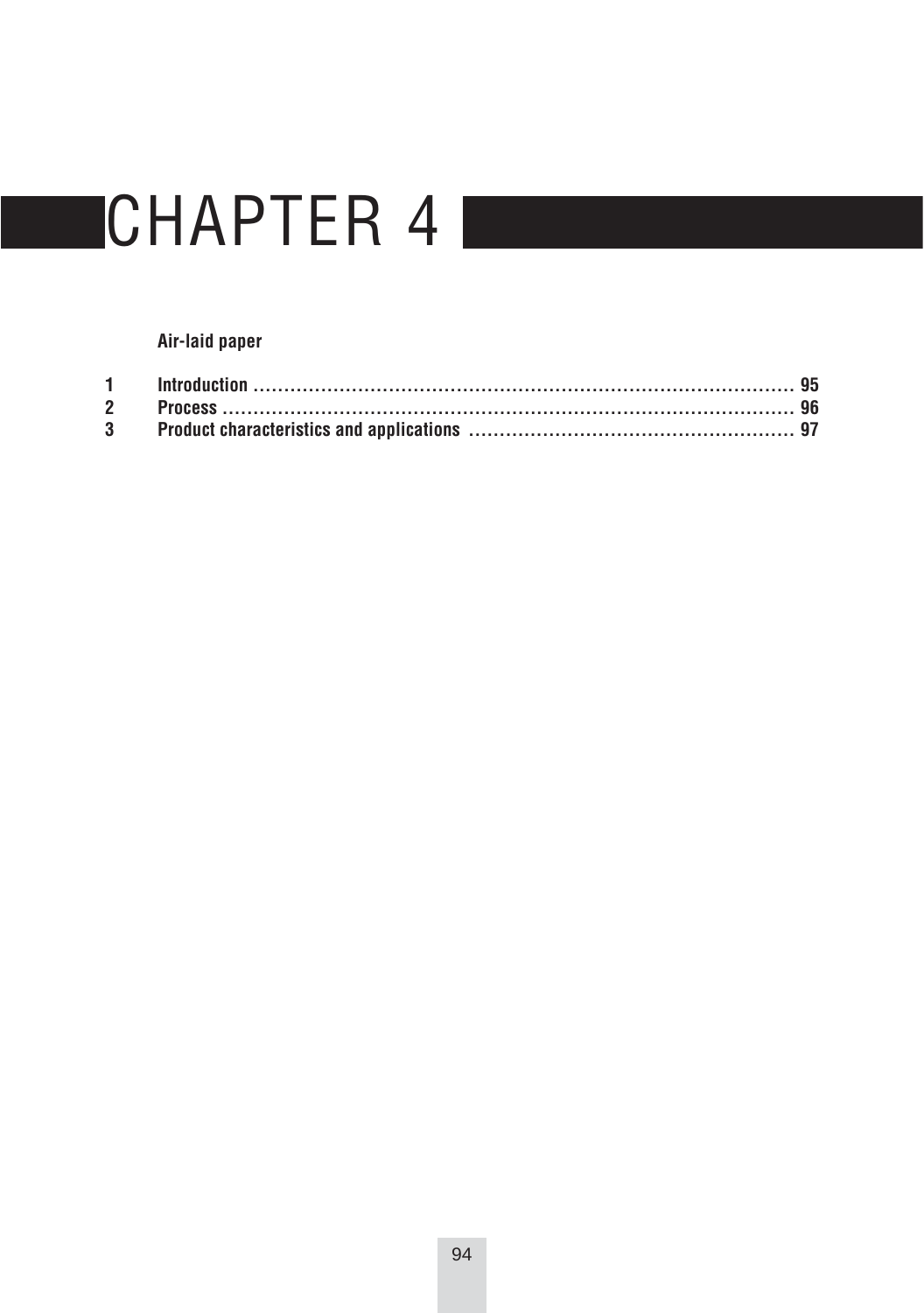#### **Specialty papers**

| 1            |       |  |  |  |
|--------------|-------|--|--|--|
| 11           |       |  |  |  |
| 1.2          |       |  |  |  |
| $\mathbf{2}$ |       |  |  |  |
| 2.1          |       |  |  |  |
|              |       |  |  |  |
|              | 2.1.2 |  |  |  |
|              | 2.1.3 |  |  |  |
|              | 2.1.4 |  |  |  |
| 2.2          |       |  |  |  |
|              | 2.2.1 |  |  |  |
|              |       |  |  |  |
| 2.3          |       |  |  |  |
| 2.4          |       |  |  |  |
| 2.5          |       |  |  |  |
| 2.6          |       |  |  |  |
| 2.7          |       |  |  |  |
| 3            |       |  |  |  |
| 3.1          |       |  |  |  |
|              |       |  |  |  |
|              | 3.1.2 |  |  |  |
|              | 3.1.3 |  |  |  |
|              | 3.1.4 |  |  |  |
|              | 3.1.5 |  |  |  |
| 3.2          |       |  |  |  |
|              | 3.2.1 |  |  |  |
|              | 3.2.2 |  |  |  |
|              | 3.2.3 |  |  |  |
|              | 3.2.4 |  |  |  |
|              | 3.2.5 |  |  |  |
| 3.3          |       |  |  |  |
|              | 3.3.1 |  |  |  |
|              | 3.3.2 |  |  |  |
|              |       |  |  |  |
|              |       |  |  |  |